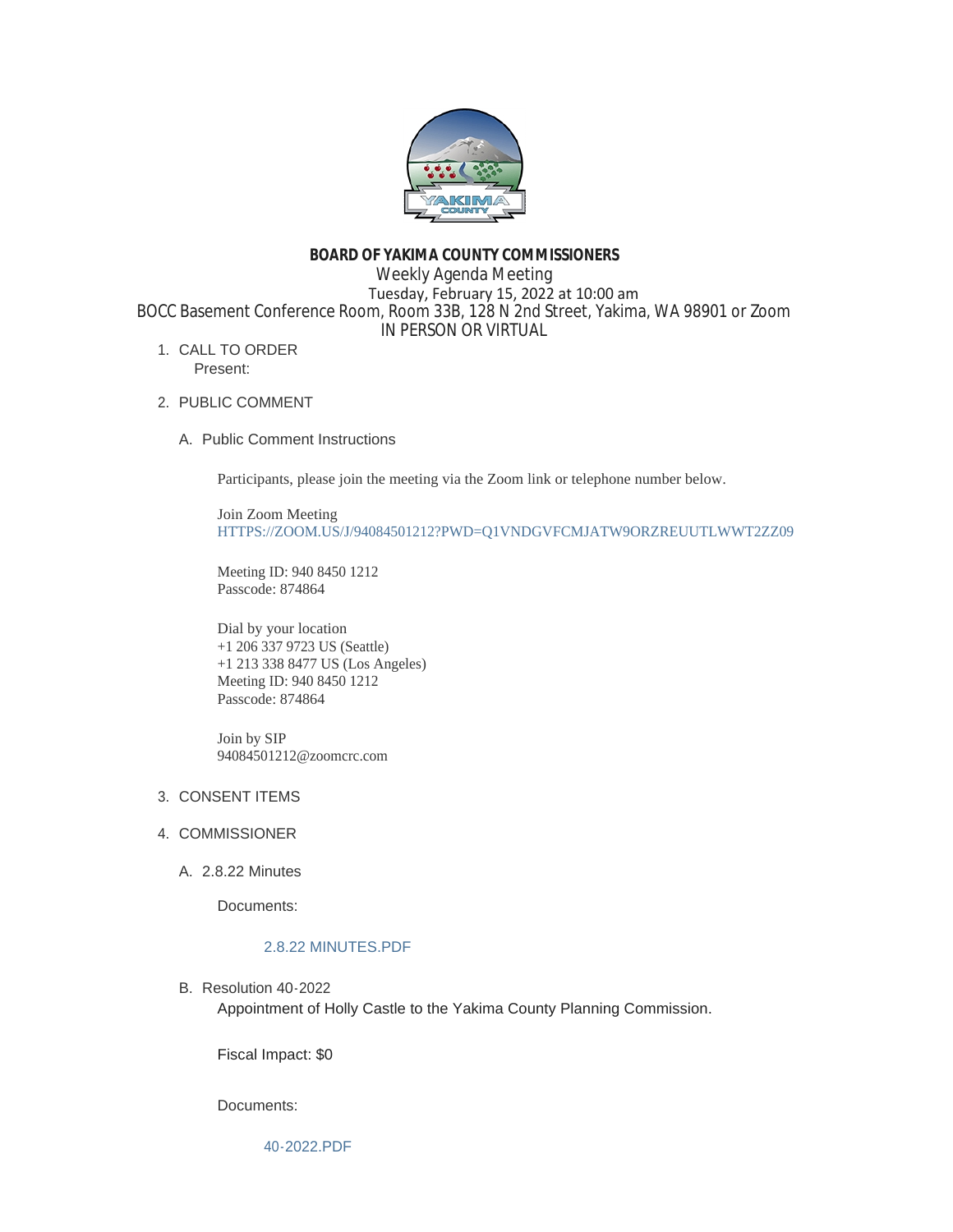# 5. COUNTY ROADS

### Resolution 41-2022 A.

Temporarily Closing a Portion of Morrier Lane, From Mieras Road to Norman Road, for the Reconstruction and Widening of Morrier Lane.

Fiscal Impact: \$0

Documents:

## [41-2022.PDF](https://www.yakimacounty.us/AgendaCenter/ViewFile/Item/3838?fileID=15630)

B. Resolution 43-2022

Awarding Bid for Hot Mix Asphalt and Gravel Products for the Yakima County Roads Department.

Fiscal Impact: Approximately \$260,000 of Road Maintenance Budget Material

Documents:

### [43-2022.PDF](https://www.yakimacounty.us/AgendaCenter/ViewFile/Item/3840?fileID=15632)

C. Agreement 35-2022

Amendment #10 to the Agreement with Four Winds Group Inc to Reduce Expenditure by Limiting the Provided Services to Software License and Hosting only Through November 2022..

Fiscal Impact: Reduce Current Annual Expenditure of \$11,625 to \$6,903 of the Road Maintenance Budget

Documents:

# [BOCC 35-2022.PDF](https://www.yakimacounty.us/AgendaCenter/ViewFile/Item/3841?fileID=15633)

### 6. HUMAN RESOURCES

Resolution 46-2022 A.

Additions/Deletions to Budgeted Positions in Fund 401 (Public Services, Solid Waste).

Fiscal Impact: Funding of the Changes will be Absorbed within the Existing Department Budget Levels for 2022

Documents:

#### [46-2022.PDF](https://www.yakimacounty.us/AgendaCenter/ViewFile/Item/3847?fileID=15636)

- 7. HUMAN SERVICES
	- A. Agreement 33-2022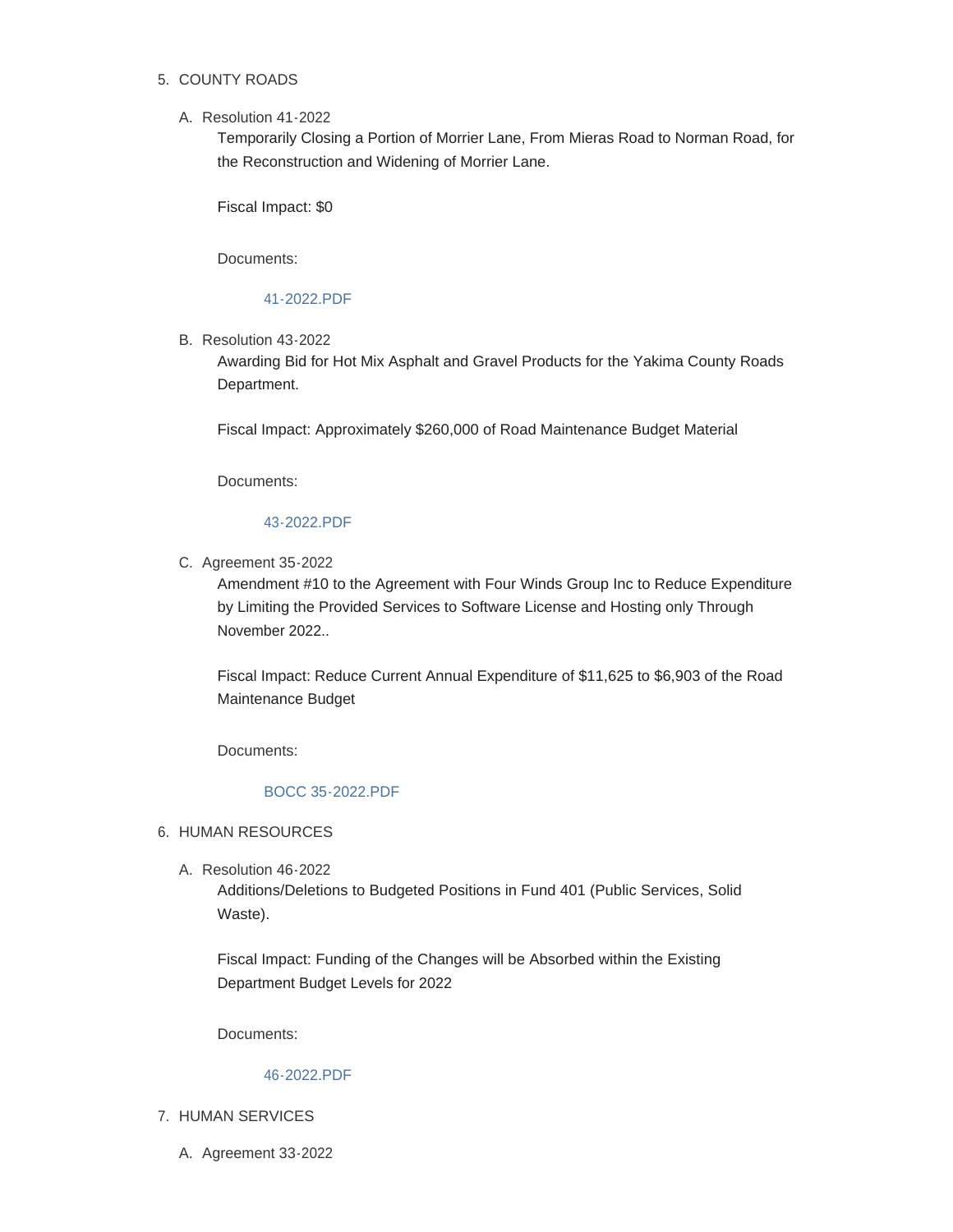Modification #1 to the Agreement with Rod's House to Update Contact Information and Shift Funds from Admin and Capital to Admin and Specific Capital Project Tasks (Exhibit B).

Fiscal Impact: \$0 - Total Contract Value Remains at \$100,000

Documents:

# [BOCC 33-2022.PDF](https://www.yakimacounty.us/AgendaCenter/ViewFile/Item/3827?fileID=15627)

**B.** Agreement 34-2022

Modification #1 to the Agreement with Rod's House Sunnyside to Update Contact Information and Shift Funds from Hotel/Motel Vouchers to Shelter Administrative and Operations.

Fiscal Impact: \$0 - Contract Remains at \$134,034

Documents:

#### [BOCC 34-2022.PDF](https://www.yakimacounty.us/AgendaCenter/ViewFile/Item/3825?fileID=15628)

### 8. PUBLIC SERVICES

Resolution 44-2022 A.

Appointing a Hearing Examiner Pro-Tem to Consider and Address Land Use Matters Occurring Throughout Unincorporated Yakima County.

Fiscal Impact: \$0

Documents:

# [44-2022.PDF](https://www.yakimacounty.us/AgendaCenter/ViewFile/Item/3842?fileID=15634)

B. Resolution 45-2022

Setting a Public Hearing Date to Consider Adopting the Yakima County 2022-2027 Capital Improvement Program for Environmental Services.

Fiscal Impact: \$0

Documents:

### [45-2022.PDF](https://www.yakimacounty.us/AgendaCenter/ViewFile/Item/3843?fileID=15635)

- 9. PUBLIC HEARING
	- A. Public Hearing To Consider The Town Of Naches Emergency UGA Amendment. Presenting: Tua Vang, Senior Project Planner - Long Range Planning Division
- 10. NEW BUSINESS